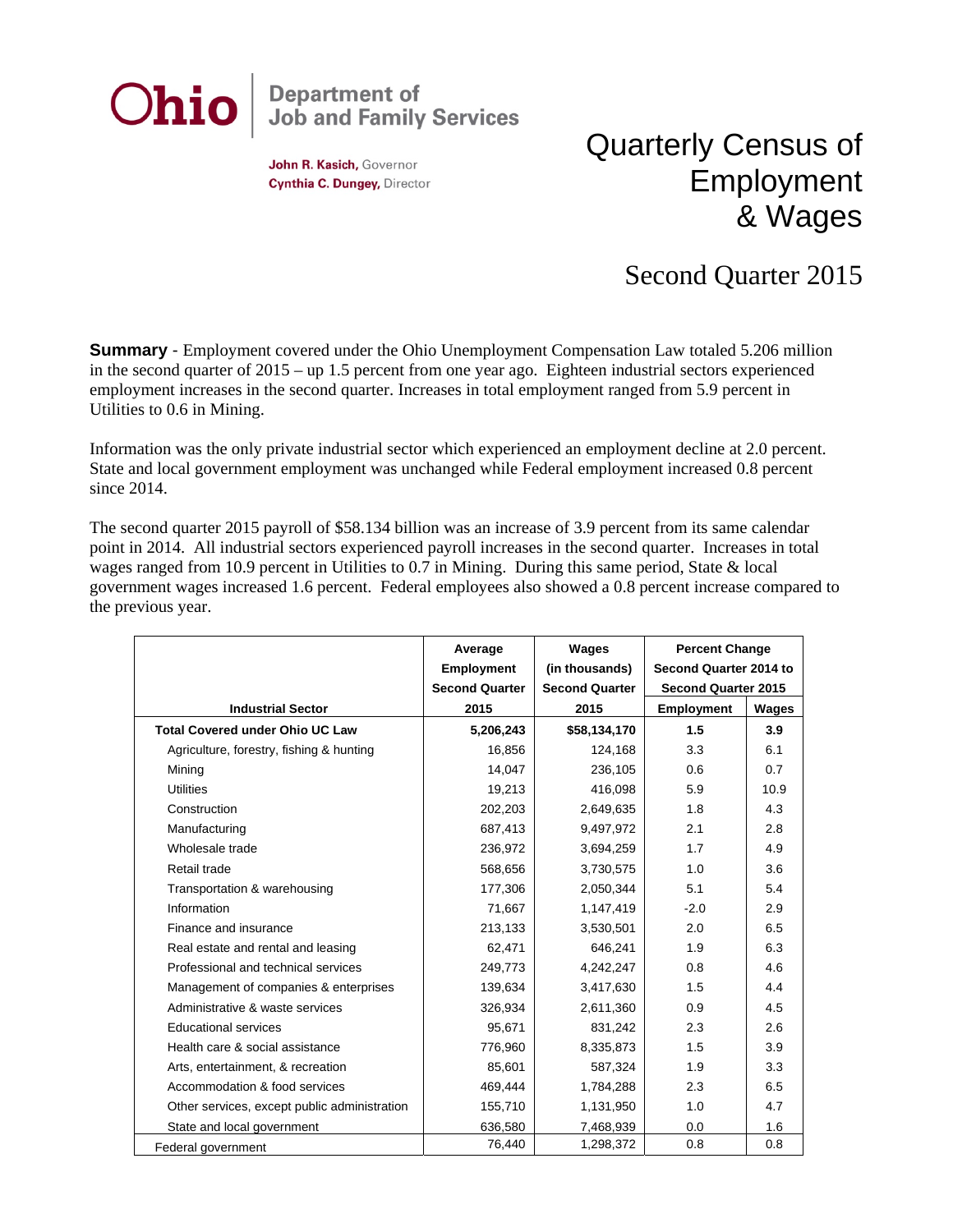Eight of Ohio's largest counties experienced employment increases from their second quarter 2014 levels. Increases ranged from 2.3 percent in Franklin County to 0.8 in Cuyahoga County. Mahoning and Stark Counties remained unchanged.

Nine of Ohio's largest counties experienced payroll increases since 2014. Payroll gains ranged from 5.9 percent in Franklin County to 1.0 percent in Stark County. Lorain County declined 0.9 percent compared to the previous year.

|                                        | Average                     | Wages                    | <b>Percent Change</b><br>Second Quarter 2014 to<br><b>Second Quarter 2015</b> |              |
|----------------------------------------|-----------------------------|--------------------------|-------------------------------------------------------------------------------|--------------|
|                                        | <b>Employment</b><br>Second | (in thousands)<br>Second |                                                                               |              |
|                                        | Quarter                     | Quarter                  |                                                                               |              |
| <b>Industrial Sector</b>               | 2015                        | 2015                     | <b>Employment</b>                                                             | <b>Wages</b> |
| <b>Total Covered under Ohio UC Law</b> | 5,206,243                   | \$58,134,170             | 1.5                                                                           | 3.9          |
| <b>Butler</b>                          | 143,731                     | \$1,596,138              | 0.9                                                                           | 5.4          |
| Cuyahoga                               | 700,854                     | \$8,770,262              | 0.8                                                                           | 2.7          |
| Franklin                               | 707,311                     | \$8,939,693              | 2.3                                                                           | 5.9          |
| <b>Hamilton</b>                        | 498,852                     | \$6,567,192              | 1.1                                                                           | 1.9          |
| Lorain                                 | 97,127                      | \$937,833                | 1.4                                                                           | $-0.9$       |
| Lucas                                  | 207,046                     | \$2,229,626              | 1.6                                                                           | 3.2          |
| Mahoning                               | 97,017                      | \$848,686                | 0.0                                                                           | 2.3          |
| Montgomery                             | 245,342                     | \$2,643,408              | 1.3                                                                           | 3.9          |
| <b>Stark</b>                           | 158,328                     | \$1,478,390              | 0.0                                                                           | 1.0          |
| Summit                                 | 262,852                     | \$2,891,956              | 1.5                                                                           | 4.2          |
| All other counties                     | 2,087,783                   | \$21,230,986             | 1.8                                                                           | 4.7          |

The chart that follows presents the percentage of Ohio covered employment in each of the ten largest counties and all other counties combined. Ten of Ohio's 88 counties account for almost 60 percent of the state's covered employment.



Percentage of Second Quarter 2015 Employment - Ten Largest Counties